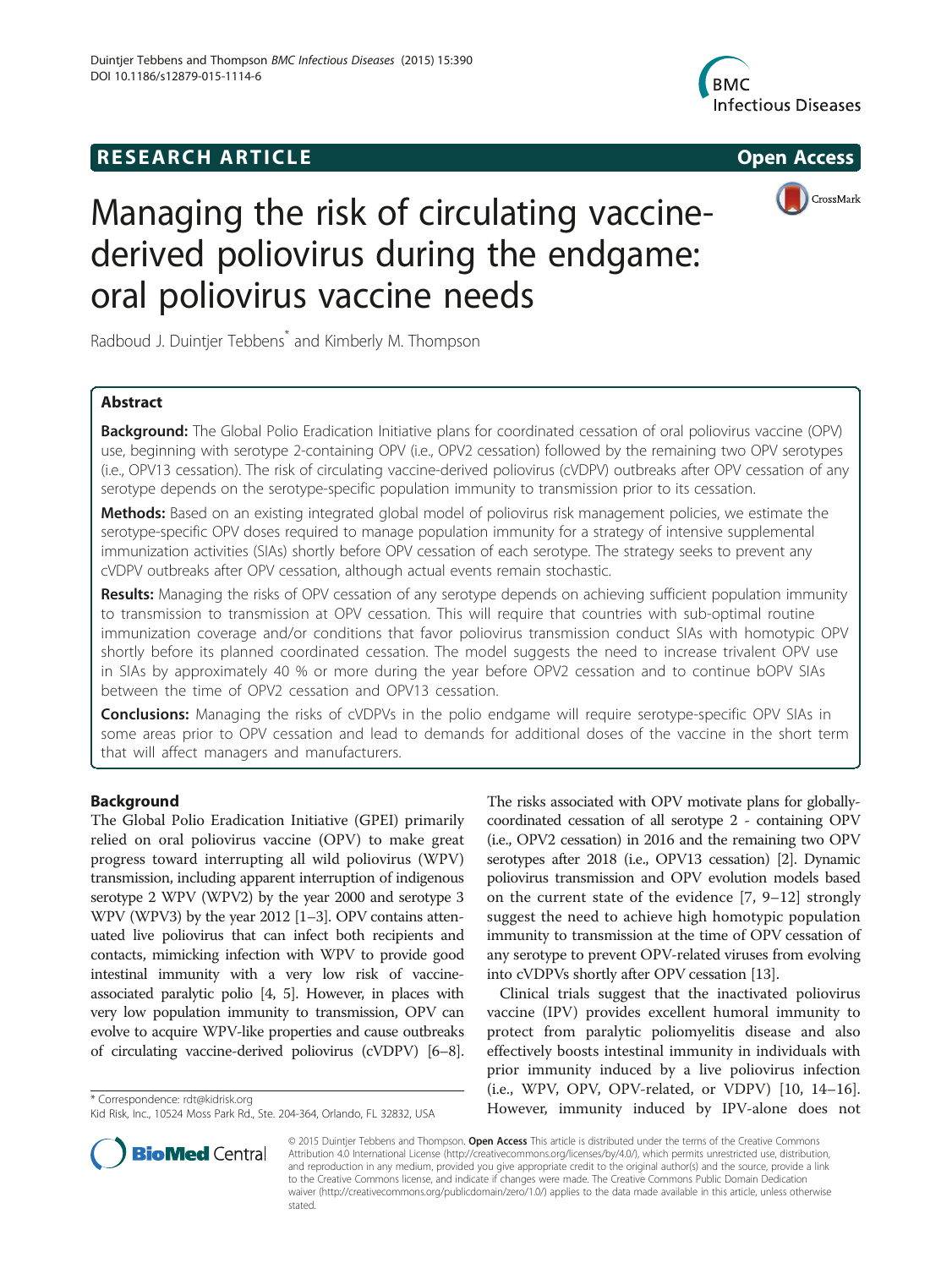protect as well as OPV from asymptomatic participation in fecal-oral poliovirus transmission and does not provide any secondary immunity to contacts [\[10, 17, 18](#page-9-0)]. In populations with conditions conducive to fecal-oral poliovirus transmission, IPV use thus provides little reduction in potential participation in poliovirus transmission among previously unvaccinated individuals that contribute most to transmission [[19](#page-9-0)–[21\]](#page-9-0). Given that cVDPVs remain most likely to emerge in places with low routine immunization (RI) coverage and intense fecal-oral transmission, models that factor in the higher immunogenicity and intestinal boost provided by IPV [\[12\]](#page-9-0) suggest that IPV use does not appear to substantially reduce the risk or consequences of cVDPV emergences from parent OPV strains or already circulating partially- or fully-reverted OPV-related viruses following OPV cessation [\[21](#page-9-0)–[23](#page-9-0)]. Consequently, maximizing population immunity just prior to OPV cessation of any given serotype(s) requires high homotypic OPV use up until OPV cessation [\[13, 21](#page-9-0)].

While RI with OPV continues to rely on trivalent OPV (tOPV), which contains all 3 serotypes and currently represents the only licensed OPV vaccine containing serotype 2, the GPEI focus on eradicating the remaining two WPV serotypes led it to shift many supplemental immunization activities (SIAs) since 2005 from tOPV to monovalent OPV serotype 1 (mOPV1), monovalent OPV serotype 3 (mOPV3), and bivalent OPV (bOPV, serotypes 1 and 3) [[24](#page-9-0)]. However, to manage the risks of serotype 2 cVDPVs (cVDPV2s) after OPV2 cessation (i.e., prevent their creation), the GPEI needs to ensure sufficient use of tOPV prior to OPV2 cessation. After OPV2 cessation, the vaccination strategy should maintain high vaccination intensity, but with bOPV instead of tOPV, until OPV13 cessation. Given the lead times associated with vaccine orders, timely planning of OPV needs prior to OPV cessation represents a key part of risk management. We seek to characterize the expected needs for the different OPV formulations leading up to OPV cessation using an integrated global model of longterm poliovirus risk management policies for a strategy that supports an expectation of no cVDPVs following OPV cessation [\[25\]](#page-9-0). We focus on characterizing expected vaccine needs for the current global plans and timelines for OPV cessation for the GPEI Strategic Plan 2013-2018 [[2](#page-9-0)]. We separately consider the implications of tOPV vs. bOPV choices for meeting WPV eradication goals and managing cVDPVs [[26](#page-9-0)].

## Methods

We used an existing integrated global model of long term poliovirus risk management policies (i.e., the global model) [[25\]](#page-9-0) that relies on a differential equation - based dynamic poliovirus transmission and OPV evolution model [[9, 12](#page-9-0)] to simulate poliovirus spread and

immunity within populations and cVDPV emergence in the event of insufficient population immunity to transmission. Specifically, given that susceptible individuals remain infectious with a poliovirus for approximately 30 days [[12](#page-9-0)] and that the model assumes that any OPV-related virus introduced prior to OPV cessation can continue to transmit as long as its prevalence remains above a certain threshold, it takes some time before OPVrelated viruses die-out after OPV cessation. If during that time population immunity to transmission drops to low enough levels, then the OPV-related viruses will continue to transmit and ultimately result in a cVDPV outbreak [[13](#page-9-0)]. The model simulates OPV cessation as planned by the GPEI [[2\]](#page-9-0) with OPV2 cessation on April 1, 2016 as currently targeted, [\[27](#page-9-0)] followed by OPV13 cessation on April 1, 2019, which remains within the current window for this event [\[2](#page-9-0)]. The global model does not characterize actual individual countries, which vary widely in size and immunization and exposure histories, but instead uses generalized approximations of national-level demographic [[28](#page-9-0)] and vaccine coverage data [[29\]](#page-9-0) for 710 subpopulations of roughly equal size averaging approximately 10 million people (as of 2013), grouped into 71 blocks of 10 subpopulations that mix preferentially with each other. We include 4 blocks with conditions like the last WPV-endemic areas in the world, including the presence of an under-vaccinated subpopulation with very low immunization rates in each [[9](#page-9-0), [19](#page-9-0), [30\]](#page-9-0) We stratify the 71 blocks by World Bank income level (i.e., low, lower middle, upper middle, and high) [\[31\]](#page-9-0) and polio vaccine use (i.e., OPV-only, sequential IPV/OPV use, IPV-only) [\[32\]](#page-9-0) according to the distribution of the population as of 2013 [[28](#page-9-0)].

To approximate levels of population immunity to transmission at the beginning of the analytical time horizon in 2013 with a reasonable simulation run time, the global model specifies an accelerated and generalized runup of 43 years using a simplified history of polio vaccination in each subpopulation [\[25\]](#page-9-0). The true vaccination history in different countries remains highly complex and difficult to reconstruct, particularly as it relates to SIAs [[33](#page-9-0)]. Current SIA schedules for polio depend on many factors, including the epidemiological situation, financial constraints, shifting priorities, and national preferences. They remain highly irregular and sometimes involve different activities on a small scale, in some cases implying heterogeneity at a finer level than the 10 million people we use to characterize subpopulations in the model. The global model abstracts from this complexity by specifying SIA schedules for each subpopulation that depend on the assumed coverage with 3 or more nonbirth RI doses (POL3), basic reproduction number  $(R_0)$ , and epidemiologic state (i.e., before eradication of all WPVs, after eradication of all WPVs, or during an ongoing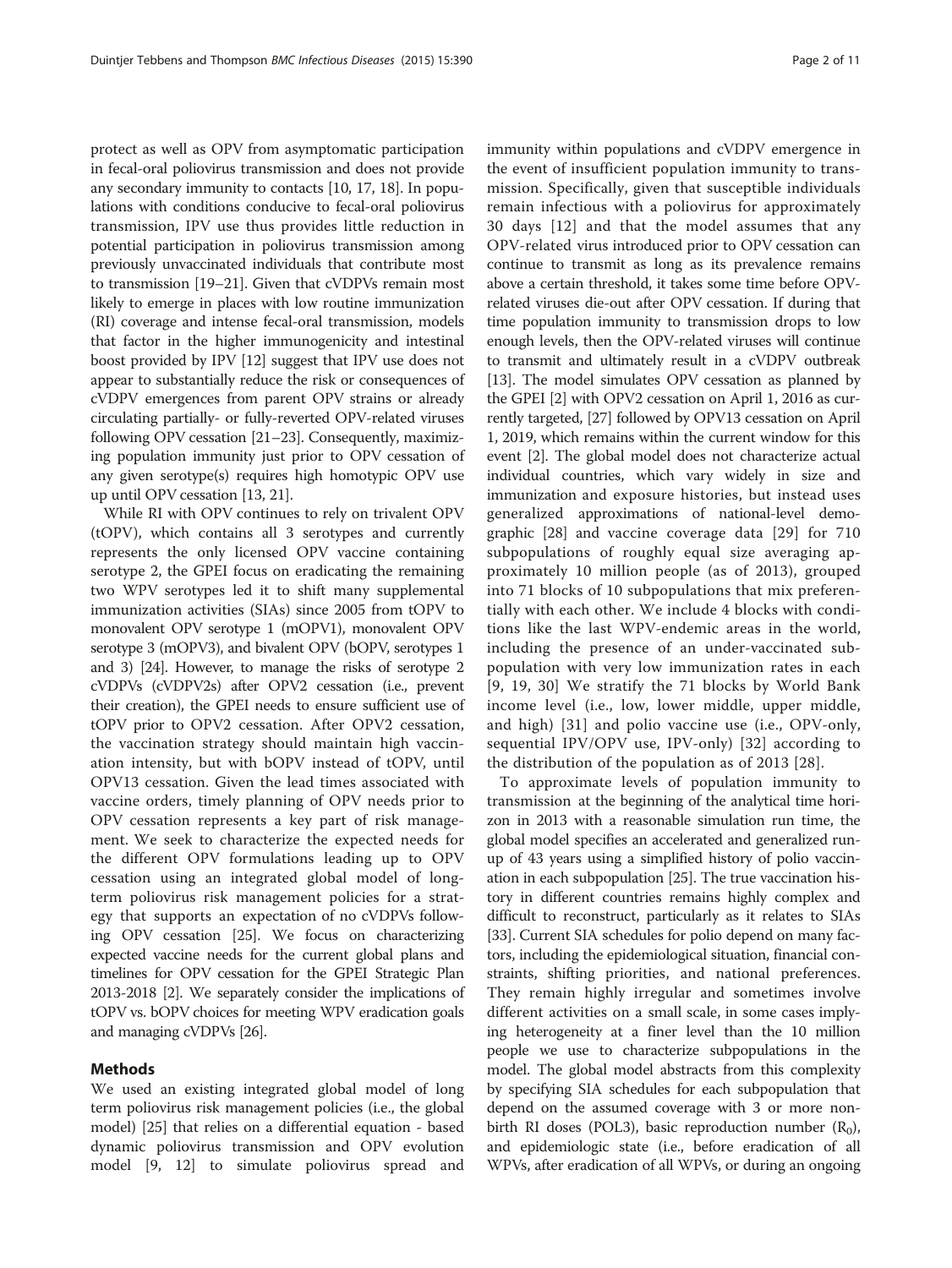<span id="page-2-0"></span>outbreak of cVDPV or imported WPV). Although the global model does not use actual historic and planned immunization activities, from 2010 forward (i.e., the time of bOPV adoption for some SIAs), the global model aims to closely represent the true global intensity of vaccination used by countries and the GPEI.

The global model assumes sufficient frequency of tOPV SIAs to prevent cVDPV2 emergence after OPV2 cessation. This involves tOPV intensification relative to the prior frequency of tOPV SIAs starting on January 1, 2015 until OPV2 cessation on April 1, 2016. However, in some settings the need to intensify tOPV use prior to OPV2 cessation remains a topic of discussion. For this analysis, we consider scenarios without such tOPV intensification to show the potential impact on cVDPV2 risks and resulting serotype 2 monovalent OPV (mOPV2) needs for outbreak response. Given our focus on characterizing the difference in cVDPV2 risks with or without tOPV intensification in the short-term, we consider a short time horizon and ignore all long-terms risks of poliovirus reintroductions (i.e., immunodeficiencyassociated vaccine-derived poliovirus introductions and other releases that stochastically occur over the long-term considered in detail in the global model [\[25\]](#page-9-0)).

Table 1 shows the assumed preventive SIA schedules for subpopulations in blocks that previously interrupted indigenous WPV transmission. While Table 1 does not include the schedule for the small number of blocks that did not yet interrupt indigenous WPV transmission or blocks experiencing cVDPV or WPV importation outbreaks [[25](#page-9-0)], it captures the SIA assumptions for the majority of blocks. We compared our estimates of required OPV doses associated with intensification efforts to the GPEI SIA plans as of February 1, 2015. As shown in Table 1, we determine the annual number of SIAs based on modeled RI coverage and  $R_0$  (i.e., we differentiate between settings with very high  $R_0 > 10$  and lower  $R_0$ ). During tOPV intensification, we use tOPV for all SIAs in subpopulations with 1 annual SIA, for the first 2 annual SIAs for subpopulations with at least 3 annual SIAs, and for at least the first 3 annual SIAs for subpopulations with 5 or more annual SIAs. We allow the model to maximize population immunity at the time of OPV2 cessation by optimally using tOPV in the run-up to OPV2 cessation. Thus, the model uses tOPV in all SIAs conducted in 2016 that occur before the OPV2 cessation date of April 1, 2016. In addition to tOPV intensification before OPV2 cessation and consistent with the

Table 1 Assumptions for planned, preventive SIAs (pSIAs) through OPV2 cessation in OPV-using blocks that interrupted indigenous wild poliovirus transmission (adapted from Thompson and Duintjer Tebbens (2015) [[26\]](#page-9-0))

| Time period                                                             | RI coverage (POL3)                | SIA schedule showing: vaccine (day(s) of year) |  |
|-------------------------------------------------------------------------|-----------------------------------|------------------------------------------------|--|
| Before tOPV intensification<br>on January 1, 2015                       | 0.05 or 0.1                       | tOPV (0, 40); bOPV (80, 140, 240, 300)         |  |
|                                                                         | 0.3                               | tOPV (0, 40); bOPV (80, 140, 240)              |  |
|                                                                         | $0.6$ (R <sub>0</sub> $\leq$ 10)  | tOPV (0); bOPV (60, 120)                       |  |
|                                                                         | $0.6$ (R <sub>0</sub> > 10)       | tOPV (0, 40); bOPV (80, 140, 240)              |  |
|                                                                         | 0.9                               | tOPV(0)                                        |  |
|                                                                         | $0.98$ (R <sub>0</sub> $\leq$ 10) | No SIAs                                        |  |
|                                                                         | $0.98$ (R <sub>0</sub> $> 10$ )   | tOPV(0)                                        |  |
| During tOPV intensification<br>(January 1, 2015 to April 1, 2016)       | 0.05 or 0.1                       | tOPV (0, 40, 80, 300); bOPV (140, 240)         |  |
|                                                                         | 0.3                               | tOPV (0, 40, 80); bOPV (140, 240)              |  |
|                                                                         | $0.6~(\mathsf{R}_0\leq10)$        | tOPV (0, 60); bOPV (120)                       |  |
|                                                                         | 0.6 (R <sub>0</sub> $>$ 10)       | tOPV (0, 40, 80); bOPV (140, 240)              |  |
|                                                                         | 0.9                               | tOPV(0)                                        |  |
|                                                                         | $0.98$ (R <sub>0</sub> $\leq$ 10) | No SIAs                                        |  |
|                                                                         | $0.98$ (R <sub>0</sub> $> 10$ )   | tOPV(0)                                        |  |
| After tOPV intensification<br>(April 1, 2016 to April 1, 2017 or later) | 0.05 or 0.1                       | bOPV (0, 40, 80, 140, 240, 300)                |  |
|                                                                         | 0.3                               | bOPV (0, 40, 80, 140, 240)                     |  |
|                                                                         | $0.6$ (R <sub>0</sub> $\leq$ 10)  | bOPV (0, 60, 120)                              |  |
|                                                                         | $0.6$ (R <sub>0</sub> > 10)       | bOPV (0, 40, 80, 140, 240)                     |  |
|                                                                         | 0.9                               | bOPV(0)                                        |  |
|                                                                         | $0.98$ (R <sub>0</sub> $\leq$ 10) | No SIAs                                        |  |
|                                                                         | 0.98 (R <sub>0</sub> $>$ 10)      | bOPV(0)                                        |  |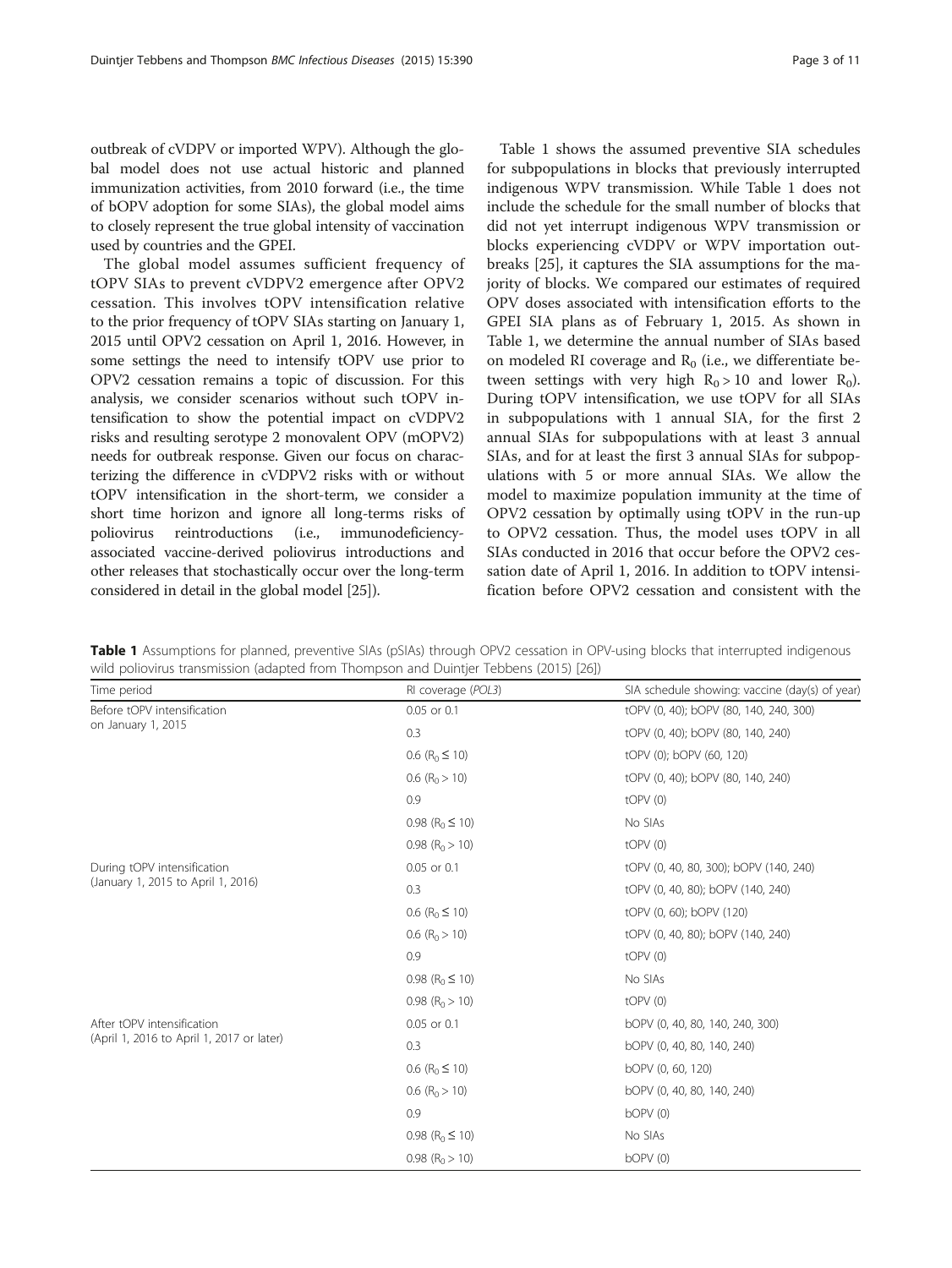<span id="page-3-0"></span>current strategy, [[2\]](#page-9-0) the model further assumes that all countries that used OPV-only as of 2013 incorporate IPV into their RI schedules starting January 1, 2015, either as a co-administered dose with the 3<sup>rd</sup> non-birth RI OPV dose (in low- and lower middle-income blocks) or as the first two doses in a sequential IPV/OPV schedule (in upper middle-income blocks).

Table 2 shows different options of bOPV SIA frequencies we consider starting on January 1, 2017. We include scenarios that sustain the SIA frequency from before 2017 until OPV13 cessation (i.e., no reduction), reduce the annual number of SIAs by 1 (in subpopulations with POL3 = 0.98) or 2 (in subpopulations with POL3  $\leq$  0.60) (i.e., medium reduction), or reduce the annual number of SIAs by up to 3 in subpopulations with 5 or more annual SIAs (i.e., large reduction). The current GPEI SIA plans [[2\]](#page-9-0) assume substantially reduced SIA frequency from 2017 forward, similar to the large reduction scenario.

To estimate vaccine needs, we compute the total number of OPV doses needed  $(D_{OPV})$  in a given year as:

 $D_{\rm OPV}$  =Wri  $\times$   $D_{\rm ri}$  + Wsia  $\times$   $D_{\rm sia}$ 

where  $w_{ri}$  = effective wastage factor associated with RI

 $w_{sia}$  = effective wastage factor associated with SIAs

 $D_{ri}$  = annual tOPV doses administered in RI

 $D_{\text{sia}}$  = annual tOPV doses administered in SIAs

Although national RI schedules vary significantly, [\[33](#page-9-0)] the global model reflects a simplified characterization based on the most common schedules. To compute  $D_{ri}$ , we assume that all OPV-only-using blocks as of 2013 use tOPV for RI, assuming negligible impact of any very limited exceptions (e.g., Israel recently reintroduced bOPV into its RI program) [[19](#page-9-0)]. We further assume that all OPV-onlyusing low- and lower middle-income blocks as of 2013 administer a birth dose at half of the POL3 coverage (bcov), with no birth doses administered in upper middle-income countries or areas using an IPV/OPV sequential schedule. We account for partial coverage assuming a 20 % chance that a child who did not receive at least 3 non-birth doses receives 1 non-birth dose and a 20 % chance that a child who did not receive at least 3 non-birth doses receives 2 non-birth doses (i.e.,  $cov1 = cov2 = 0.2$ ). Thus, for any subpopulation that uses OPV-only, the number of administered OPV doses in RI equals:

$$
\begin{array}{lcl} D_{ri} & = & ni \; \times \; \left[ \text{POL3} \; \times \; nd + \; \left( 1 {-} \text{POL3} \right) \; \times \; \text{cov1} \right. \\ & \; \times \; 2 + \left( 1 {-} \text{POL3} \right) \; \times \; \text{cov1} + \text{POL3} \; \times \; \text{bcov} \right] \end{array}
$$

where ni = annual number of surviving infants

POL3 = coverage with 3 or more non-birth RI doses in the subpopulation (varies by subpopulation)

nd = number of non-birth RI doses in the schedule (3 in all subpopulations)

 $cov1 = cov$ erage with 1 non-birth RI dose given fewer than 3 non-birth RI doses ( $cov1 = 0.2$  in all subpopulations)

 $cov2 = cov$ erage with 2 non-birth RI doses given fewer than 3 non-birth RI doses ( $cov2 = 0.2$  in all subpopulations)

bcov = relative coverage with birth dose compared to POL3 (bcov =  $0.5$  in all subpopulations with OPVonly-using low- or lower middle-income blocks and 0 elsewhere)

We assume that subpopulations using a sequential IPV/OPV RI schedule administer 2 IPV doses followed by 2 OPV doses with all partially covered children receiving only IPV, such that the computation for the number of OPV doses simplifies to:

$$
D_{ri}~=~ni~\times~POL3~\times~2
$$

This equation applies only to those countries using an IPV/OPV schedule as of 2013 and excludes any GAVI-eligible or other countries that add IPV with the  $3<sup>rd</sup>$  OPV dose in 2015, consistent with the GPEIs current plans [[2\]](#page-9-0). For the year 2016, we estimate the tOPV RI doses by prorating the total number of RI doses for the whole year assuming OPV2 cessation on April 1, 2016 and bOPV use from that point forward. Consistent with the GPEI cost calculations, [\[34](#page-9-0)] we

Table 2 Scenarios for planned, preventive SIAs (pSIAs) with bOPV between OPV2 cessation and OPV13 cessation in OPV-using blocks

| Time period                                                            | RI coverage<br>(POL3)               | SIA schedule showing: annual number of bOPV SIAs (day(s) of year), by SIA frequency scenario |                     |                    |
|------------------------------------------------------------------------|-------------------------------------|----------------------------------------------------------------------------------------------|---------------------|--------------------|
|                                                                        |                                     | No reduction                                                                                 | Medium<br>reduction | Large<br>reduction |
| Between OPV2 and OPV13 cessation<br>(January 1, 2017 to April 1, 2019) | $0.05$ or 0.1                       | 6 (0, 40, 80, 140, 240, 300)                                                                 | 4(0, 40, 80, 240)   | 3(0, 60, 120)      |
|                                                                        | 0.3                                 | 5 (0, 40, 80, 140, 240)                                                                      | 3(0, 60, 120)       | 2(0, 60)           |
|                                                                        | $0.6$ (R <sub>0</sub> $\leq$ 10)    | 3(0, 60, 120)                                                                                | 1(0)                | (0)                |
|                                                                        | $0.6$ (R <sub>0</sub> > 10)         | 5 (0, 40, 80, 140, 240)                                                                      | 3(0, 60, 120)       | (0)                |
|                                                                        | 0.9                                 | 1(0)                                                                                         | 1(0)                | 0                  |
|                                                                        | $0.98$ (R <sub>0</sub> $\leq$ 10) 0 |                                                                                              | $\mathbf{0}$        | 0                  |
|                                                                        | $0.98$ (R <sub>0</sub> $> 10$ )     | 1(0)                                                                                         | $\mathbf{0}$        | 0                  |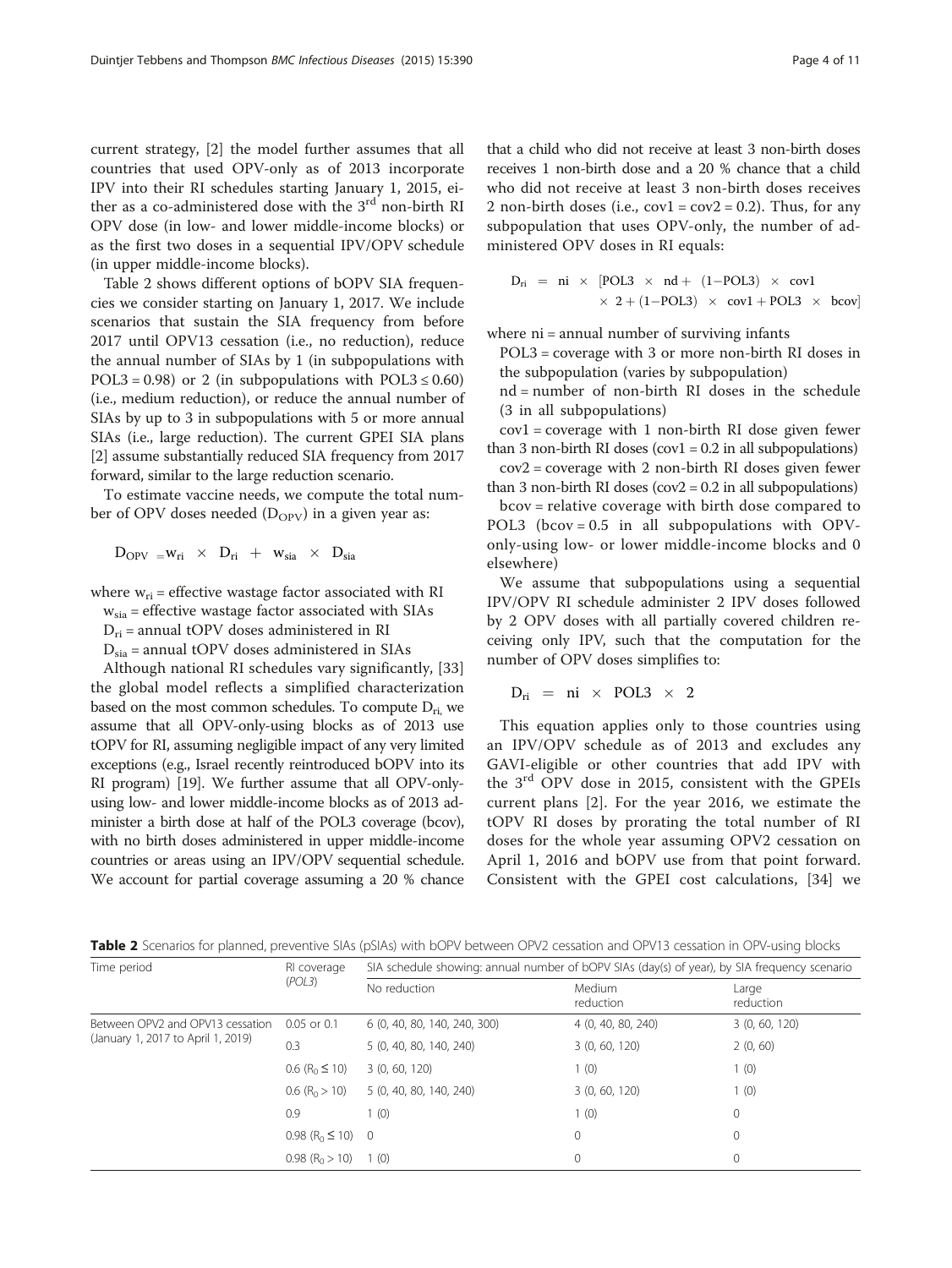compute RI vaccine demands based on the expected number of covered children. The GPEI bases its RI dose needs estimates on numbers of surviving infants similar to the UN World Population Prospects (WPP) [\[28\]](#page-9-0) that we use in our global model [\[25\]](#page-9-0). The GPEI assumptions for RI include vaccine wastage factors of 1.33 for IPV, but no wastage assumption for OPV RI, because the GPEI does not budget for OPV RI [\[34\]](#page-9-0). Despite ambitious goals to lower wastage in RI, [\[35\]](#page-9-0) which previously motivated us to use relatively low OPV wastage values for RI, [\[36](#page-9-0)] more recent estimates indicate wastage factors in low- and lower middle-income countries as high as approximately 2 (i.e., wastage rate of 50 %) [[37](#page-10-0)] and this led us to assume effective wastage of  $w_{ri, \text{lmi}} = w_{ri, \text{low}} = 2$  for low- and lower middle-income blocks. Consistent with other analyses, [[25](#page-9-0), [26\]](#page-9-0) we assume a wastage factor of  $w_{\text{ri,high}} = 1.11$  (i.e., wastage rate of 10 %) for high-income blocks based on US data, [[38](#page-10-0)] while we assume an intermediate wastage factor of  $w_{ri,umi} = 1.43$  (i.e., wastage rate of 30 %) for upper middle-income blocks.

To compute  $D_{\text{sia}}$ , for every SIA, we record the number of children under 5 years of age in the model at the time of the SIA, and we then sum over all SIAs that use different OPV formulations in a given year. In theory, the SIA vaccine needs depend on the actual coverage of each SIA. However, in practice the GPEI orders vaccine based on the total number of children in the target population rather than the expected number of covered children. To remain consistent with this practice, we effectively assume 100 % expected coverage for each SIA when we calculate  $D_{sia}$ , although the global model uses best estimates of true coverage, which remain below 100 % for each SIA. For planned SIAs between 2012-2019, the GPEI wastage factors ranged from 1.07 (Benin, 2014) to 1.67 (Syrian Arab Republic, 2013), with the majority between 1.1 and 1.3 and an overall population-weighted average wastage factor of approximately 1.2. Our global model uses the WPP estimates of the number of children under 5 years of age [[28\]](#page-9-0). However, in the context of comparisons, we observed that the GPEI assumes significantly different child population numbers in many countries when planning SIA vaccine needs. For example, in 2013 the GPEI planned national immunization days (NIDs) targeting 0-4 years olds for 45 countries. The GPEI assumed a total population of 0-4 year olds approximately 1.45 times greater than the population for the same 45 countries estimated by the WPP (i.e., 479 vs. 334 million children). Large countries that conduct many SIAs represent major contributors to this difference (i.e., India accounts for 59 million, Nigeria for 24 million, Pakistan for 13 million), while for some smaller countries the GPEI estimates lower numbers of children under 5 years old than the WPP (e.g., 2.2 million fewer for Thailand). Given uncertainty about the true population size and wastage [[39\]](#page-10-0) and to avoid underestimating vaccine needs compared to current practice, we apply a demographic uncertainty correction factor of 1.5 when estimating overall vaccine needs for SIAs, which implies effective wastage for all SIAs of  $w_{\text{sia}} = 1.2 \times 1.5 = 1.8.$ 

## Results

Figure [1a](#page-5-0) shows the expected paralytic cases from serotype 2 polioviruses (PV2) for 2016-2019 with (solid blue curve) and without (red dashed curve) tOPV intensification prior to OPV2 cessation. The failure to intensify tOPV use prior to OPV2 cessation increases both the risk of missing the target date for OPV2 cessation, [[30](#page-9-0), [40\]](#page-10-0) and the risk of cVDPV2 outbreaks after OPV2 cessation (Fig. [1a](#page-5-0)). Intensification of tOPV SIAs prior to OPV2 cessation prevents cVDPV2 outbreaks after OPV2 cessation such that the solid line becomes and remains 0 soon after OPV2 cessation. For the dashed curve without tOPV intensification, a cVDPV2 outbreak originates from a single subpopulation modeled as the undervaccinated communities within one of the blocks representing the last reservoirs of WPV transmission (i.e., high  $R<sub>0</sub>$  low RI coverage, poor SIA quality). Assumed aggressive response that involves block-wide SIAs [[25](#page-9-0)] controls the outbreak in the subpopulation and prevents spread beyond it. The cVDPV2 outbreak in Fig. [1a](#page-5-0) results in over 50 expected paralytic cases and requires approximately 120 million filled mOPV2 doses from the outbreak response vaccine stockpile within the approximately 3.5 month duration of the outbreak response.

Figure [1b](#page-5-0) shows the expected paralytic cases from serotype 1 polioviruses (PV1) following OPV13 cessation for different options of SIA frequencies between January 1, 2017 and OPV13 cessation (Table [2\)](#page-3-0). None of the options resulted in a serotype 3 cVDPV (cVDPV3) outbreak. The global model runs that assume no reduction in SIA frequency (solid blue curve) and medium reduction in SIA frequency (green dotted curve) prevent cVDPV1 outbreaks and thus become and remain 0 soon after OPV13 cessation. However, the global model run with a large reduction in SIA frequency (orange dashed curve) leads to paralytic cases associated with partially- and ultimately fully-reverted viruses derived from serotype 1 containing OPV vaccine that can continue to transmit in the context of insufficient population immunity at the time of OPV13 cessation. This occurs in the model in the same subpopulation that experienced a cVDPV2 outbreak with insufficient tOPV intensification. Figure [1b](#page-5-0) shows that the initial outbreak response (i.e., with 4 block-wide mOPV1 rounds) does not fully interrupt transmission. After some delay, a second peak in incidence occurs that triggers more outbreak response rounds (i.e., another 4 block-wide mOPV1 rounds) that stop the transmission.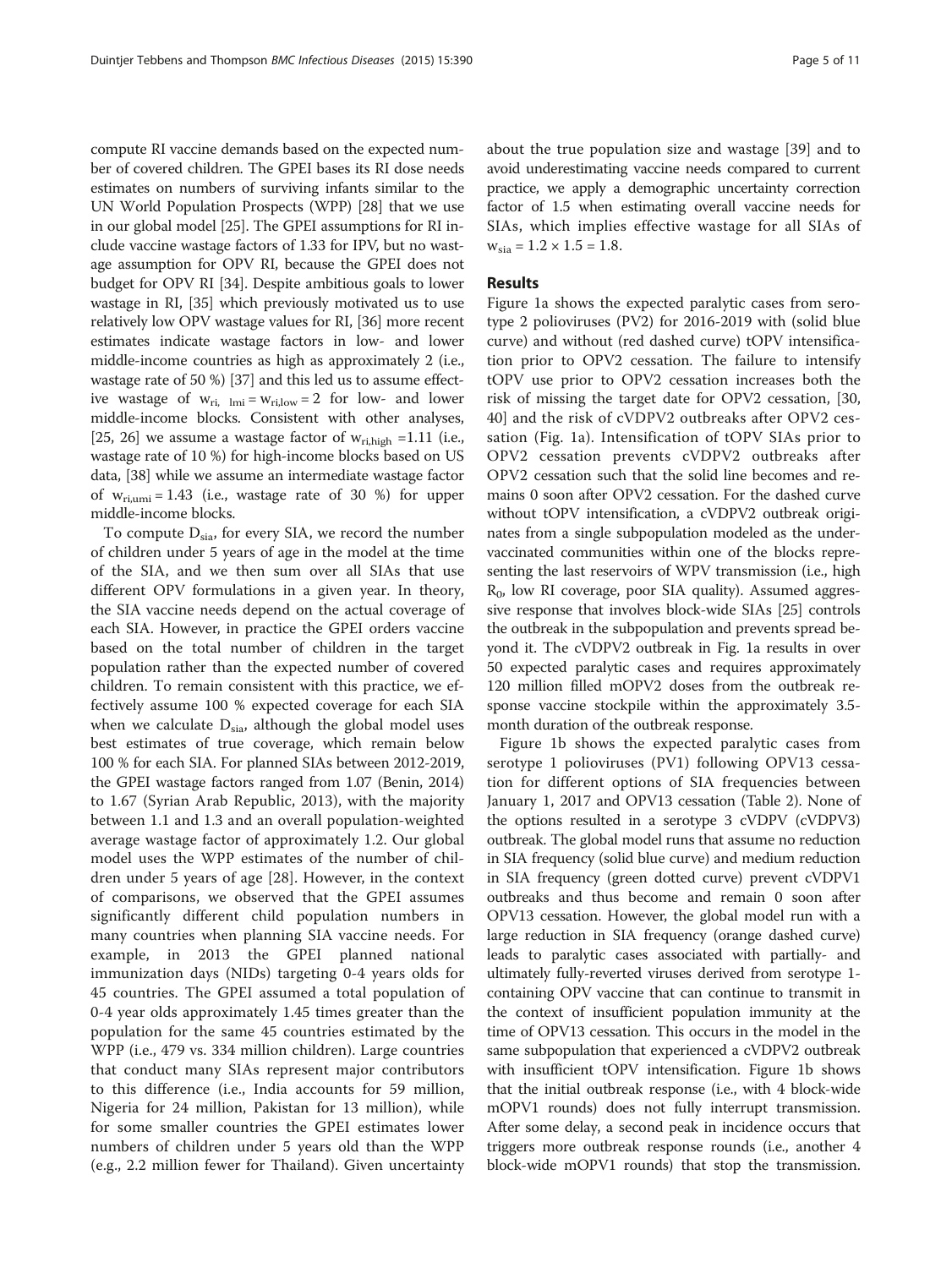<span id="page-5-0"></span>

The cVDPV1 outbreak results in 5 expected paralytic cases and requires over 240 million filled mOPV1 doses from the outbreak response vaccine stockpile (i.e., 121 million doses during the first 4 rounds over a period of approximately 3.5 months and another 122 million doses beginning approximately 4 months later for the second 4 rounds, which also take approximately 3.5 months).

Figure [2](#page-6-0) shows the estimated tOPV and bOPV SIA needs over time for the various scenarios, compared to the number of doses reported as required in the

GPEI database. The GPEI SIA plan as of February 2015 recognizes some need to intensify tOPV use in SIAs before OPV2 cessation, as shown in Fig. [2a](#page-6-0) by the increase in expected tOPV needs in 2015 and the first quarter of 2016, before OPV2 cessation (Fig. [2a](#page-6-0)). However, intensification of tOPV use for SIAs in all modeled populations with low RI coverage (Table [1](#page-2-0)) requires a more pronounced increase in tOPV vaccine needs from approximately 930 million doses in 2014 to almost 1300 million doses in 2015 (i.e., a 40 %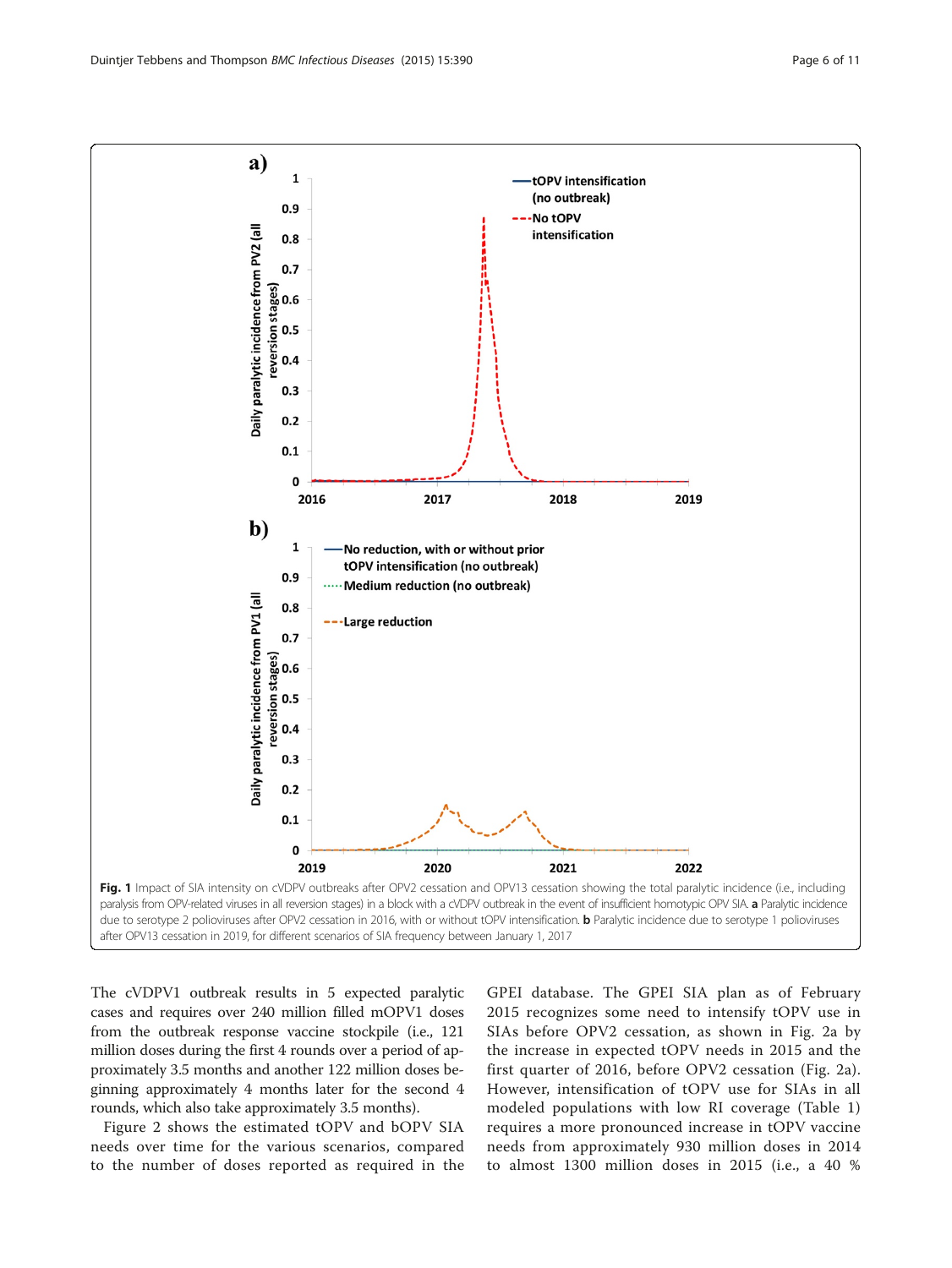<span id="page-6-0"></span>

increase). Since the model takes advantage of using tOPV for SIAs in early 2016 before the OPV2 cessation date of April 1, 2016, we emphasize the importance of ensuring tOPV availability during this time.

Figure 2b shows the estimated bOPV needs. For 2012–2014, the model estimates similar bOPV needs for SIAs as the GPEI SIA database reports. For 2015, the bOPV needs remain similar between the current GPEI plans and the model estimates with tOPV intensification. However, without tOPV intensification, the global model uses more bOPV in 2015 than with tOPV intensification or with the current GPEI plans (Fig. 2b, consistent with the assumptions in Table [2](#page-3-0)), and less tOPV (Fig. 2a). The difference with or without tOPV intensification for 2017

reflects the aggressive mOPV2 use to respond to the cVDPV2 outbreak that occurs without tOPV intensification (Fig. [1a\)](#page-5-0), which in the model overrides otherwise planned bOPV SIAs. From 2017 forward, the different bOPV use options result in substantial differences in bOPV needs. A large reduction in SIA frequency results in vaccine needs for 2017 and 2018 similar to the GPEI plans, but does not prevent cVDPV1 outbreaks (Fig. [1b](#page-5-0)). No reduction in SIA frequency results in an increase in bOPV needs because all SIAs that previously used tOPV switch to bOPV, but prevention of cVDPV1 and cVDPV3 outbreaks after OPV13 cessation does not require such high SIA intensity. A medium reduction avoids cVDPV1 outbreaks (Fig. [1b](#page-5-0)) and implies vaccine needs for 2017 and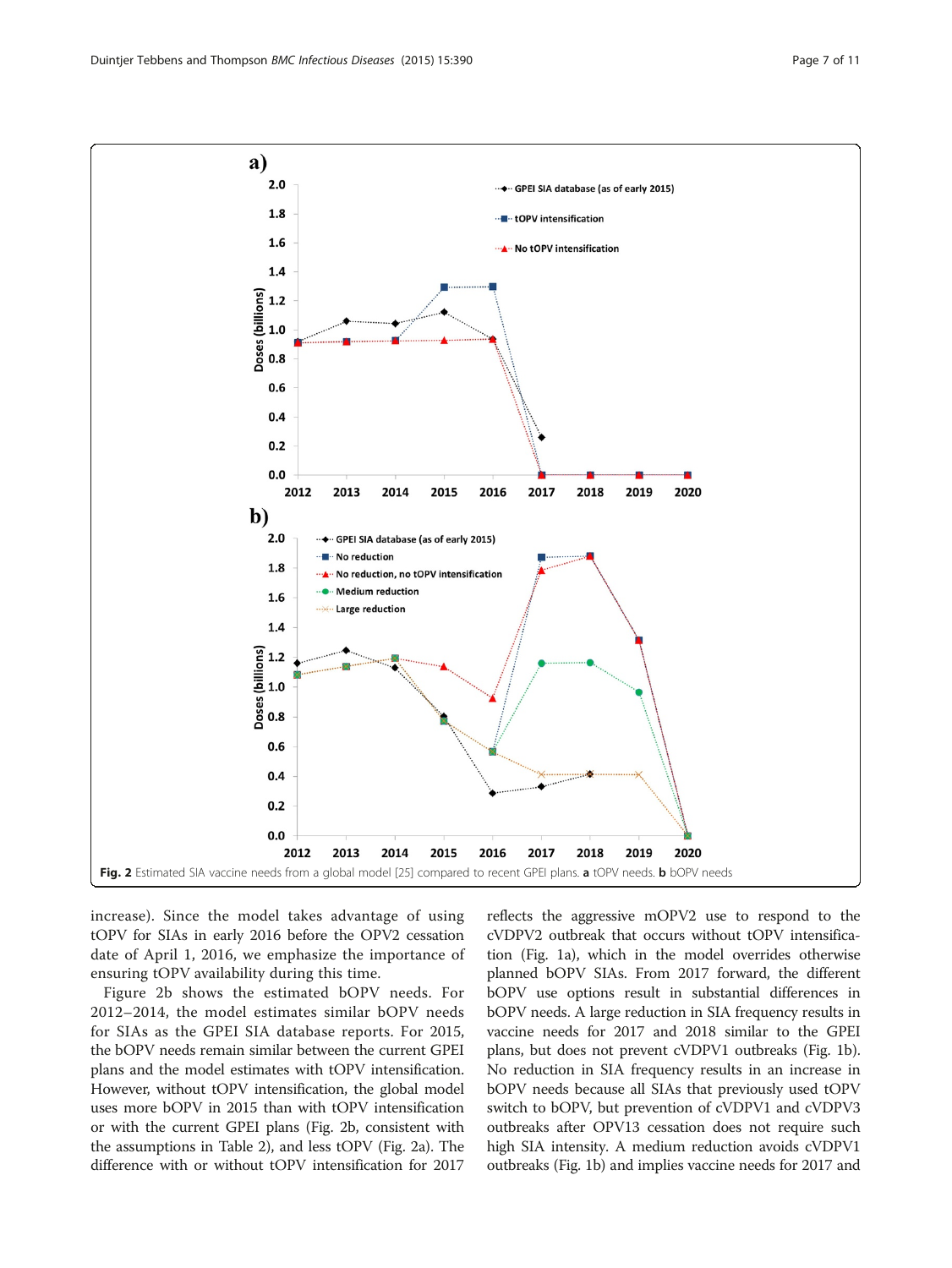Table 3 Estimated total tOPV and bOPV vaccine needs based on the global model [\[25\]](#page-9-0) with different assumptions about the type of vaccine used for SIAs and different SIA frequencies (not including vaccine needed for outbreak response activities) for options that prevent cVDPVs after OPV cessation<sup>a</sup>

| Vaccine, time period                  | RI doses (billions) | SIAs doses (billions) | Total global needs (billions) |
|---------------------------------------|---------------------|-----------------------|-------------------------------|
| tOPV, January 1, 2015 - April 1, 2016 | 0.8                 | 2.6                   | 3.4                           |
| bOPV January 1, 2016 - April 1, 2019  |                     |                       |                               |
| - No reduction in frequency           |                     | 5.6                   | 8.0                           |
| - Medium reduction in frequency       |                     | 3.9                   | 6.2                           |

<sup>a</sup>The model assumes feasibility of OPV2 cessation in April 2016, and any delay in that date will add additional doses of tOPV

2018 approximately halfway between no reduction in SIA frequency and the current GPEI plans.

Table 3 shows the model estimates of total expected tOPV and bOPV vaccine needs from RI and SIAs combined to manage cVDPV risks during the OPV cessation period. The global RI vaccine needs of approximately 620 million doses per year in the model significantly exceed the typical annual UNICEF projections for RI of approximately 235 million [[41](#page-10-0)]. This occurs because UNICEF only procures a fraction of all OPV doses, with large self-producing countries (China, India), the Pan American Health Organization revolving fund, and vaccine demand from other countries accounting for the difference. Consequently, our modeling efforts suggest that the overall global tOPV needs amount to as much as 3.4 billion doses between January 1, 2015 and January 1, 2016. Based on the scenario of no reduction in SIA frequency after OPV2 cessation (not currently planned by the GPEI and not needed based on our results), bOPV needs remain very high up until OPV13 cessation, with a total of 8.0 billion doses between January 1, 2016 and April 1, 2019, and SIAs accounting for 71 % of the total. With a medium reduction in SIA frequency, the total bOPV needs during this time period decrease to 6.2 billion doses.

#### **Discussion**

OPV cessation represents the only way to eliminate the risks associated with OPV use, [\[4](#page-9-0), [42\]](#page-10-0) but implementation comes with challenges and risks. Consistent with prior work, [\[13](#page-9-0), [21](#page-9-0), [40](#page-10-0)] this analysis suggests that high serotype-specific population immunity to transmission obtained through continued intense OPV use can prevent cVDPV outbreaks after OPV cessation of each serotype. The current GPEI plans provide a reassuring indication that tOPV use during SIAs will increase in 2015 and 2016 before the targeted OPV2 cessation date. However, our model suggests somewhat higher overall tOPV vaccine needs than currently planned to ensure high enough population immunity to transmission everywhere at the time of OPV2 cessation. Considering our results that suggest a cVDPV2 outbreak in only one modeled subpopulation without intensification, some may suggest the GPEI should target SIA intensification only in that

subpopulation without tOPV intensification elsewhere. However, such a strategy appears highly imprudent in the context of uncertainty about true coverage, serotypespecific population immunity, OPV evolution, and extrapolation of the model to the real world [[7, 25\]](#page-9-0). If cVDPV2 outbreaks occur, they would likely emerge in areas of historically poor immunization that would face challenges in achieving the aggressive outbreak response needed to contain the outbreak, which could jeopardize OPV2 cessation, in particular if other areas start with relatively lower population immunity to transmission due to insufficient intensification. Similarly, a strategy of minimal bOPV SIAs leading up to OPV13 cessation also leads to significant risk of undesirable cVDPV1 outbreaks after OPV13 cessation if any of the SIAs do not occur according to plan. Moreover, data on true RI and SIA coverage remain of poor quality in many settings, which means that minimal SIA schedules based on overestimates of true coverage would not provide high enough population immunity to transmission at OPV13 cessation to avoid cVDPVs. Due to longer reversion times and lower transmissibility of OPV1 and OPV3 viruses compared to OPV2, [[7](#page-9-0), [12\]](#page-9-0) these viruses will die out sooner after OPV13 cessation than OPV2 viruses after OPV2 cessation, given the same level of population immunity to transmission. This suggests that after global WPV1 eradication and OPV2 cessation, the frequency of SIAs with bOPV could safely decrease to some extent. However, given the potential health consequences and stockpile vaccine needs in the event of cVDPV outbreaks of serotypes 1 or 3 after OPV13 cessation, more bOPV use than strictly needed before OPV13 cessation appears a necessary and prudent approach.

A challenge emerges in the context of perceived conflicting objectives of simultaneously ensuring WPV1 elimination and safe OPV2 cessation. Due to competition between the serotypes, tOPV leads to a lower individual first-dose take rate for serotype 1 than bOPV [\[12, 24, 33](#page-9-0)]. However, SIAs with tOPV do not decrease serotype 1 population immunity to transmission, and the difference between bOPV and tOPV SIAs remains very small, because with repeated tOPV doses reaching the majority of the population to induce serotype 2-immunity, subsequent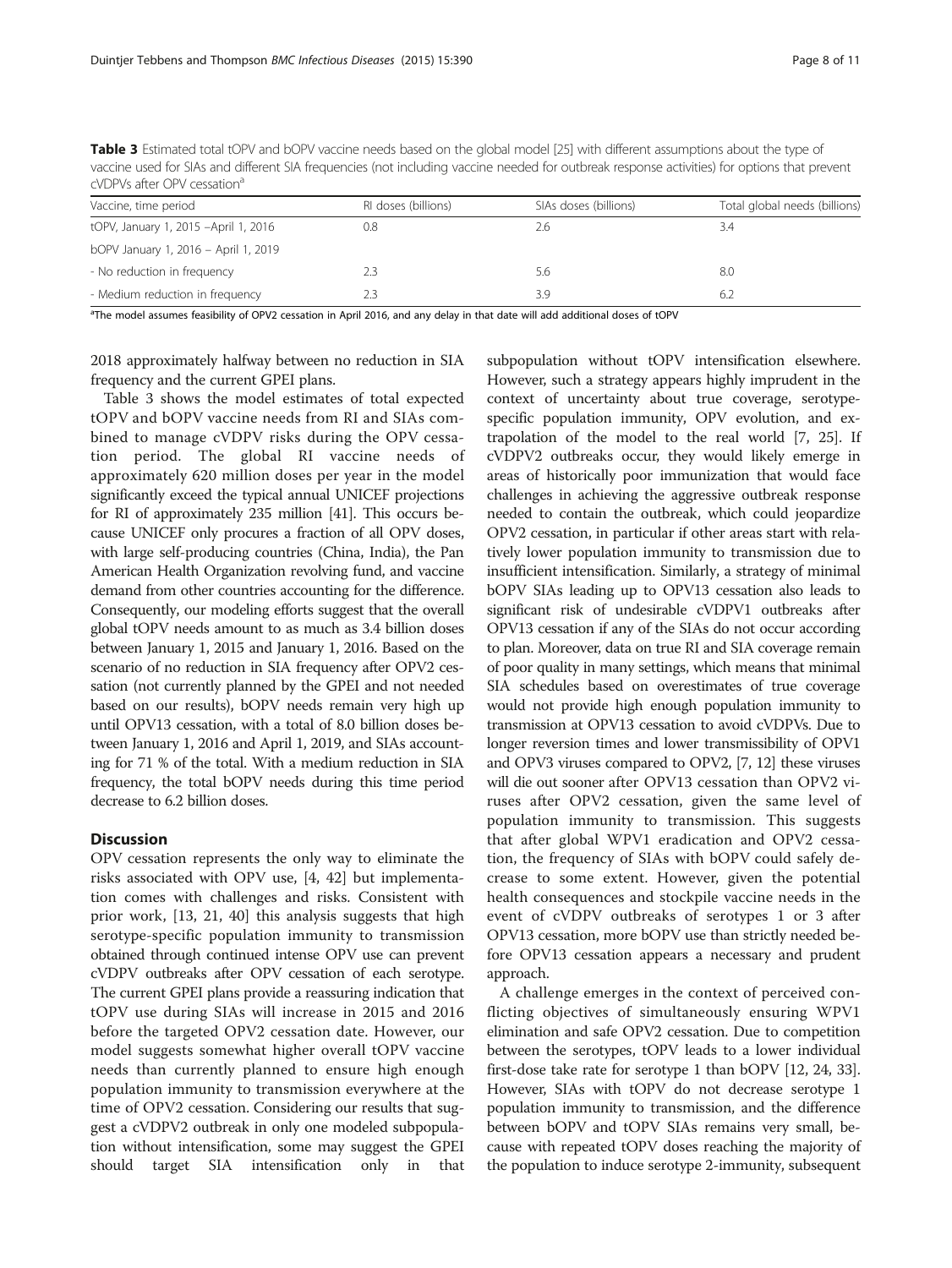doses become de facto bOPV doses with respect to serotype 1 and 3 take [[26](#page-9-0)]. For example, a model exploring tOPV vs. bOPV SIA vaccine choices for northwest Nigeria found that using tOPV exclusively in all 11 SIAs between January 1, 2015 and OPV2 cessation would maintain high enough population immunity to prevent sustained WPV1 transmission and stop and prevent cVDPV2 transmission, while using bOPV for the rounds fails to stop cVDPV2 transmission [\[26\]](#page-9-0). Focusing on WPV1 alone to the detriment of serotype 2 population immunity (i.e., choosing bOPV over tOPV for SIAs) would effectively imply an acceptance of paralytic polio cases caused by cVDPV2 and a need to reconsider the current strategy for serotypespecific OPV cessation starting with OPV2 cessation [[26](#page-9-0)]. Our results suggest the need for manufacturers to err on the side of producing more tOPV between now and the time of OPV2 cessation than they might expect based on current forecasts from the GPEI, although we recognize that they will need incentives to do so. Insufficient supplies of tOPV in the run-up to OPV2 cessation could create real threats to the OPV2 cessation timeline and cVDPV2 risk management efforts.

While the current GPEI plans appear to increase tOPV use before OPV2 cessation, they still create an expectation after OPV2 cessation and WPV eradication that the need for bOPV SIAs may drop significantly [\[2](#page-9-0)]. Our model suggests that such a decrease would lead to expected cVDPV1 outbreaks after OPV13 cessation. Thus, countries that use SIAs to maintain high population immunity to transmission and manufacturers that supply the vaccine for these SIAs should anticipate the need to continue to use bOPV for relatively frequent SIAs until OPV13 cessation.

While our model provides information that can support estimates of the global vaccine needs and considers the consequences of insufficient vaccine, we note several limitations. First, the model relies on a hypothetical characterization of the world that does not fully account for local heterogeneity (other than by age) within subpopulations of approximately 10 million people. In the context of forecasting vaccine needs, the GPEI plan focuses on a detailed characterization of this heterogeneity in coverage in some areas, which represents a complementary approach. Moreover, SIA plans may change based on the local epidemiological situation and global strategy and changes in RI. These factors complicate direct comparisons between the model results and GPEI plans, and explain some of the differences between modeled and actual historic vaccine needs during 2012-2015. The GPEI data further do not include all SIAs conducted outside of the scope of the GPEI (e.g., in China or Latin America), while our model includes all countries. However, exclusion of model blocks not included in the GPEI database only resulted in a moderate reduction of the global vaccine needs for SIAs (i.e., of approximately 10 %). Thus, the increase in tOPV needs associated with tOPV intensification would remain markedly steeper than that reflected in the GPEI estimates even if the GPEI estimates included those countries. Consistency between various data sources further limits the direct application of vaccine needs estimates from either source to accurately predict true demand. Furthermore, this analysis focuses on preventive SIAs prior to OPV cessation and does not comprehensively consider the needs for reactive outbreak response SIAs, which remains a priority for future research. The model also does not factor in the current move to use IPV co-administered with tOPV or bOPV in SIAs in some countries. While this strategy can overcome the issue of insufficient immunity provided by IPV in settings with low RI coverage and can take advantage of IPV's ability to boost intestinal immunity of individuals with prior live poliovirus-induced immunity, it does not eliminate the issue of inherently limited protection from fecal-oral transmission provided by IPV-only. The effect of co-administering IPV with OPV in SIAs on transmission at the population level also remains unknown and requires further research, particularly in the context of the financial implications. Finally, all limitations and uncertainties from the global model carry through to this analysis [\[12, 25](#page-9-0)].

Despite its limitations, we hope that this analysis will stimulate further discussion about the immediate tOPV needs for successful OPV2 cessation, lead to recognition of the importance of sufficient OPV vaccine supplies during the polio endgame, and stress the importance of creating expectations and plans for bOPV use until OPV13 cessation. Our analysis also demonstrates a clear linkage and trade-off between using more OPV prior to OPV cessation and the amount of expected OPV needed in the stockpile for outbreak response. Insufficient use of OPV in preventive SIAs will lead to the need to shift more of the expected doses in the mOPV stockpiles available for outbreak response to filled doses instead of bulk, and could lead to greater ultimate OPV use if the outbreak response does not prevent the outbreak from spreading widely. Further research on outbreak response and vaccine needs for the associated mOPV stockpiles should consider these trade-offs.

## Conclusions

Managing the risks of cVDPVs in the polio endgame will require serotype-specific OPV SIAs in some areas prior to OPV cessation and lead to demands for additional doses of the vaccine in the short term that will affect managers and manufacturers.

#### Abbreviations

bOPV: Bivalent OPV (serotypes 1 and 3); cVDPV(1,2,3): Circulating vaccine-derived poliovirus (serotype 1, 2, or 3, respectively); GPEI: Global Polio Eradication Initiative; IPV: Inactivated poliovirus vaccine; mOPV(1,2,3): Monovalent OPV (serotype 1, 2, or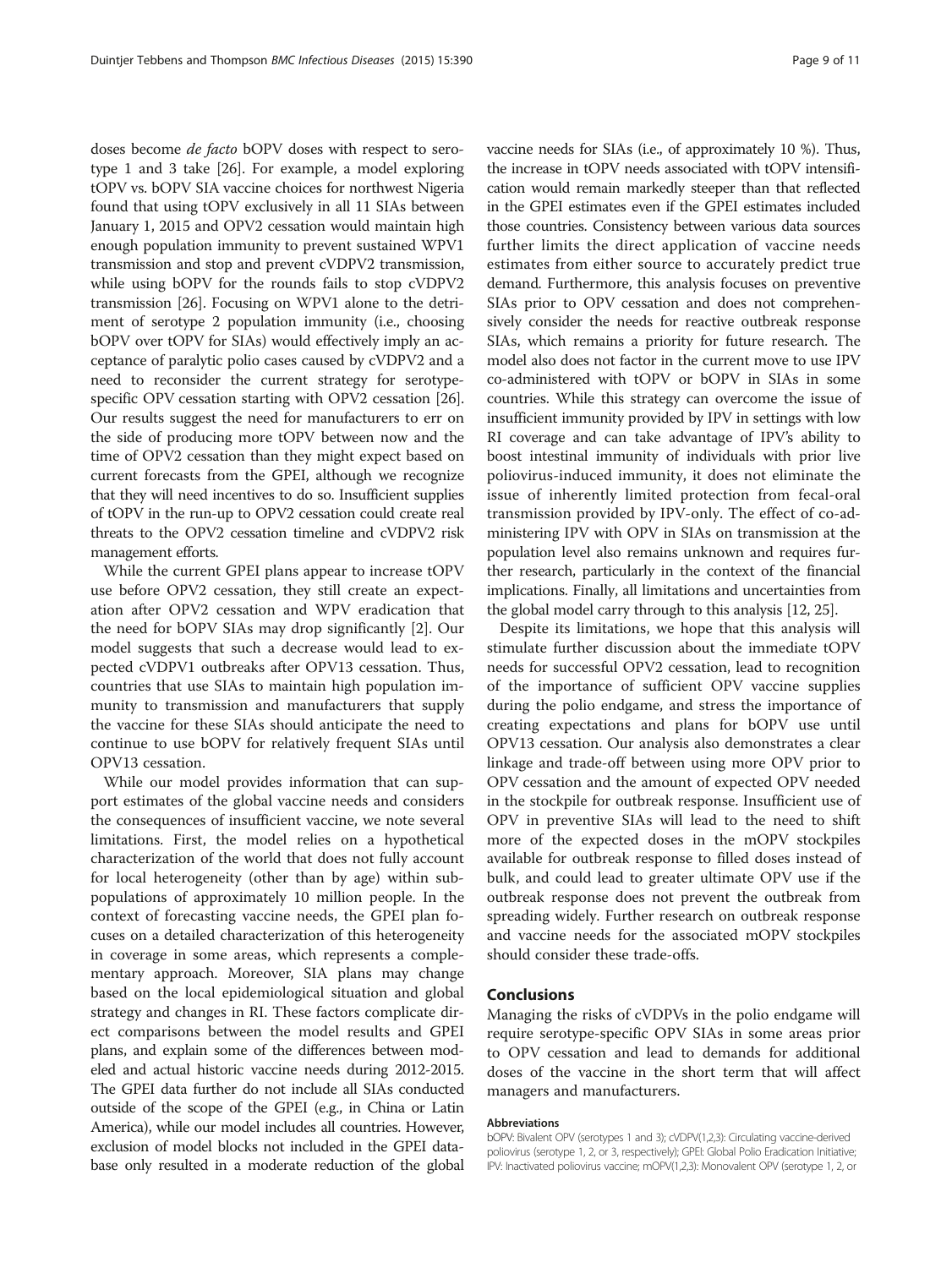<span id="page-9-0"></span>3, respectively); NID: National immunization day; OPV: Oral poliovirus vaccine; OPV(##) cessation: Globally-coordinated cessation of OPV containing the serotype(s) indicated by ## ; oSIA: Outbreak response SIA; POL3: Coverage with 3 or more non-birth RI doses; pSIA: Planned, preventive SIA; PV(1,2,3): Poliovirus (of serotype 1, 2, or 3, respectively); R<sub>0</sub>: Basic reproduction number; RI: Routine immunization ; SIA: Supplemental immunization activity; SNID: Sub-national immunization day; tOPV: Trivalent OPV; VAPP: Vaccine-associated paralytic poliomyelitis; WPP: United Nations' World Population Prospects; WPV(1,2,3): Wild poliovirus (serotype 1, 2, or 3, respectively).

#### Competing interests

The authors declare that they have no competing interests.

#### Authors' contributions

RJDT participated in the design of the study, performed the computational analysis, and drafted the manuscript. KMT conceived of the study, participated in its design and coordination and helped to draft the manuscript. Both authors read and approved the final manuscript.

#### Acknowledgments

We thank the Bill and Melinda Gates Foundation for providing a contract to Kid Risk, Inc. to support completion of this work under Work Order 4533-25298. The contents of this manuscript are solely the responsibility of the authors and do not necessarily represent the official views of the Bill and Melinda Gates Foundation.

#### Received: 21 May 2015 Accepted: 7 September 2015 Published online: 24 September 2015

#### References

- 1. World Health Organization. Transmission of wild poliovirus type 2 Apparent global interruption. Wkly Epidemiol Rec. 2001;76:95–7.
- 2. World Health Organization. Global Polio Eradication Initiative: Polio Eradication and Endgame Strategic Plan (2013-2018). Geneva, 2013; Report No.: WHO/POLIO/13.02.
- 3. Kew OM, Cochi SL, Jafari HS, Wassilak SG, Mast EE, Diop OM, et al. Possible eradication of wild poliovirus type 3–worldwide, 2012. MMWR Morb Mortal Wkly Rep. 2014;63(45):1031–3.
- 4. Duintjer Tebbens RJ, Pallansch MA, Kew OM, Cáceres VM, Jafari H, Cochi SL, et al. Risks of paralytic disease due to wild or vaccine-derived poliovirus after eradication. Risk Anal. 2006;26(6):1471–505.
- 5. Sutter RW, Kew OM, Cochi SL. Poliovirus vaccine Live. In: Plotkin SA, Orenstein WA, Offit PA, editors. Vaccines. 5th ed. Philadelphia: Saunders Elsevier; 2008. p. 631–86.
- 6. Kew O, Morris-Glasgow V, Landaverde M, Burns C, Shaw J, Garib Z, et al. Outbreak of poliomyelitis in Hispaniola associated with circulating type 1 vaccine-derived poliovirus. Science. 2002;296(5566):356–9.
- 7. Duintjer Tebbens RJ, Pallansch MA, Kim J-H, Burns CC, Kew OM, Oberste MS, et al. Review: oral poliovirus vaccine evolution and insights relevant to modeling the risks of circulating vaccine-derived polioviruses (cVDPVs). Risk Anal. 2013;23(4):680–702.
- 8. Burns C, Diop O, Sutter RW, Kew OM. Vaccine-derived polioviruses. J Infect Dis. 2014;210 Suppl 1:S283–93.
- 9. Duintjer Tebbens RJ, Kalkowska DA, Wassilak SGF, Pallansch MA, Cochi SL, Thompson KM. The potential impact of expanding target age groups for polio immunization campaigns. BMC Infect Dis. 2014;14(45). doi:[10.1186/1471-2334-14-45](http://dx.doi.org/10.1186/1471-2334-14-45).
- 10. Duintjer Tebbens RJ, Pallansch MA, Chumakov KM, Halsey NA, Hovi T, Minor PD, et al. Expert review on poliovirus immunity and transmission. Risk Anal. 2013;33(4):544–605.
- 11. Duintjer Tebbens RJ, Pallansch MA, Chumakov KM, Halsey NA, Hovi T, Minor PD, et al. Review and assessment of poliovirus immunity and transmission: Synthesis of knowledge gaps and identification of research needs. Risk Anal. 2013;33(4):606–46.
- 12. Duintjer Tebbens RJ, Pallansch MA, Kalkowska DA, Wassilak SG, Cochi SL, Thompson KM. Characterizing poliovirus transmission and evolution: Insights from modeling experiences with wild and vaccine-related polioviruses. Risk Anal. 2013;23(4):703–49.
- 13. Thompson KM, Duintjer Tebbens RJ. Modeling the dynamics of oral poliovirus vaccine cessation. J Infect Dis. 2014;210 Suppl 1:S475–84.
- 14. John J, Giri S, Karthikeyan AS, Iturriza-Gomara M, Muliyil J, Abraham A, et al. Effect of a single inactivated poliovirus vaccine dose on intestinal immunity

against poliovirus in children previously given oral vaccine: an open-label, randomised controlled trial. Lancet. 2014;384(9953):1505–12.

- 15. Jafari H, Deshpande JM, Sutter RW, Bahl S, Verma H, Ahmad M, et al. Polio eradication. Efficacy of inactivated poliovirus vaccine in India. Science. 2014;345(6199):922–5.
- 16. Vidor E, Plotkin SA. Poliovirus vaccine Inactivated. In: Plotkin SA, Orenstein WA, Offit PA, editors. Vaccines. 6th ed. Philadelphia: Saunders Elsevier; 2013. p. 573–97.
- 17. The Cuba IPV Study Collaborative Group. Randomized, placebo-controlled trial of inactivated poliovirus vaccine in Cuba. N Engl J Med. 2007;356(15):1536–44.
- 18. Hird TR, Grassly NC. Systematic review of mucosal immunity induced by oral and inactivated poliovirus vaccines against virus shedding following oral poliovirus challenge. PLoS Pathog. 2012;8(4):e1002599. doi:[10.1371/journal.ppat.1002599](http://dx.doi.org/10.1371/journal.ppat.1002599).
- 19. Kalkowska DA, Duintjer Tebbens RJ, Grotto I, Shulman LM, Anis E, Wassilak SGF, et al. Modeling options to manage type 1 wild poliovirus imported into Israel in 2013. J Infect Dis. 2015;211(11):1800–12.
- 20. Anis E, Kopel E, Singer S, Kaliner E, Moerman L, Moran-Gilad J, et al. Insidious reintroduction of wild poliovirus into Israel, 2013. Euro Surveill. 2013;18(38):pii=20586.
- 21. Duintjer Tebbens RJ, Thompson KM. Modeling the potential role of inactivated poliovirus vaccine to manage the risks of oral poliovirus vaccine cessation. J Infect Dis. 2014;210 Suppl 1:S485–97.
- 22. Kalkowska DA, Duintjer Tebbens RJ, Thompson KM. Modeling strategies to increase population immunity and prevent poliovirus transmission in two high-risk areas in northern India. J Infect Dis. 2014;210 Suppl 1:S398–411.
- 23. Kalkowska DA, Duintjer Tebbens RJ, Thompson KM. Modeling strategies to increase population immunity and prevent poliovirus transmission in the high-risk area of northwest Nigeria. J Infect Dis. 2014;210 Suppl 1:S412–23.
- 24. Sutter RW, John TJ, Jain H, Agarkhedkar S, Ramanan PV, Verma H, et al. Immunogenicity of bivalent types 1 and 3 oral poliovirus vaccine: a randomised, double-blind, controlled trial. Lancet. 2010;376(9753):1682–8.
- 25. Duintjer Tebbens RJ, Pallansch MA, Cochi SL, Wassilak SGF, Thompson KM. An economic analysis of poliovirus risk management policy options for 2013-2052 doi: [10.1186/s12879-015-1112-8.](http://dx.doi.org/10.1186/s12879-015-1112-8)
- 26. Thompson KM, Duintjer Tebbens RJ. The differential impact of oral poliovirus vaccine formulation choices on type-specific population immunity to poliovirus transmission doi: [10.1186/s12879-015-1116-4.](http://dx.doi.org/10.1186/s12879-015-1116-4)
- 27. Global Polio Eradication Initiative. World ready for OPV2 cessation. 2014. [http://www.polioeradication.org/mediaroom/newsstories/World-ready-for-](http://www.polioeradication.org/mediaroom/newsstories/World-ready-for-OPV2-cessation-/tabid/526/news/1181/Default.aspx?popUp=true)[OPV2-cessation-/tabid/526/news/1181/Default.aspx?popUp=true](http://www.polioeradication.org/mediaroom/newsstories/World-ready-for-OPV2-cessation-/tabid/526/news/1181/Default.aspx?popUp=true). Accessed January 28 2015.
- 28. Population Division of the Department of Economic and Social Affairs of the United Nations Secretariat. World Population Prospects. The 2012 revision. Volume I: Comprehensive tables. New York, 2013; Report No.: ST/ ESA/SER.A/336.
- 29. World Health Organization. WHO/UNICEF estimated coverage time series. WHO and UNICEF. 2014. [http://www.who.int/entity/immunization\\_monitoring/](http://www.who.int/entity/immunization_monitoring/data/coverage_estimates_series.xls) [data/coverage\\_estimates\\_series.xls](http://www.who.int/entity/immunization_monitoring/data/coverage_estimates_series.xls). Accessed May 29 2014.
- 30. Kalkowska DA, Duintjer Tebbens RJ, Pallansch MA, Cochi SL, Wassilak SGF, Thompson KM. Modeling undetected live poliovirus circulation after apparent interruption of transmission: Implications for surveillance and vaccination. BMC Infect Dis. 2015;15(66):1. doi:[10.1186/s12879-015-0791-5](http://dx.doi.org/10.1186/s12879-015-0791-5).
- 31. World Bank. World Bank list of economies (October 2013). 2013. [http://](http://siteresources.worldbank.org/DATASTATISTICS/Resources/CLASS.XLS) [siteresources.worldbank.org/DATASTATISTICS/Resources/CLASS.XLS](http://siteresources.worldbank.org/DATASTATISTICS/Resources/CLASS.XLS). Accessed December 23 2013.
- 32. World Health Organization. World schedule as of 2013/October/20. 2014. [http://www.who.int/immunization/monitoring\\_surveillance/data/en/](http://www.who.int/immunization/monitoring_surveillance/data/en/). Accessed May 19 2014.
- 33. Thompson KM, Pallansch MA, Duintjer Tebbens RJ, Wassilak SG, Kim J-H, Cochi SL. Pre-eradication vaccine policy options for poliovirus infection and disease control. Risk Anal. 2013;33(4):516–43.
- 34. World Health Organization. Global Polio Eradication Initiative Financial resource requirements 2013-2018 as of 1 June 2013. Geneva 2013. Report No.: WHO/POLIO/13.01.
- 35. World Health Organization. Monitoring vaccine wastage at the country level: guidelines for programme managers. Geneva: World Health Organization; 2003. November. Report No.: WHO/V&B/03.18.
- 36. Duintjer Tebbens RJ, Sangrujee N, Thompson KM. The costs of polio risk management policies after eradication. Risk Anal. 2006;26(6):1507–31.